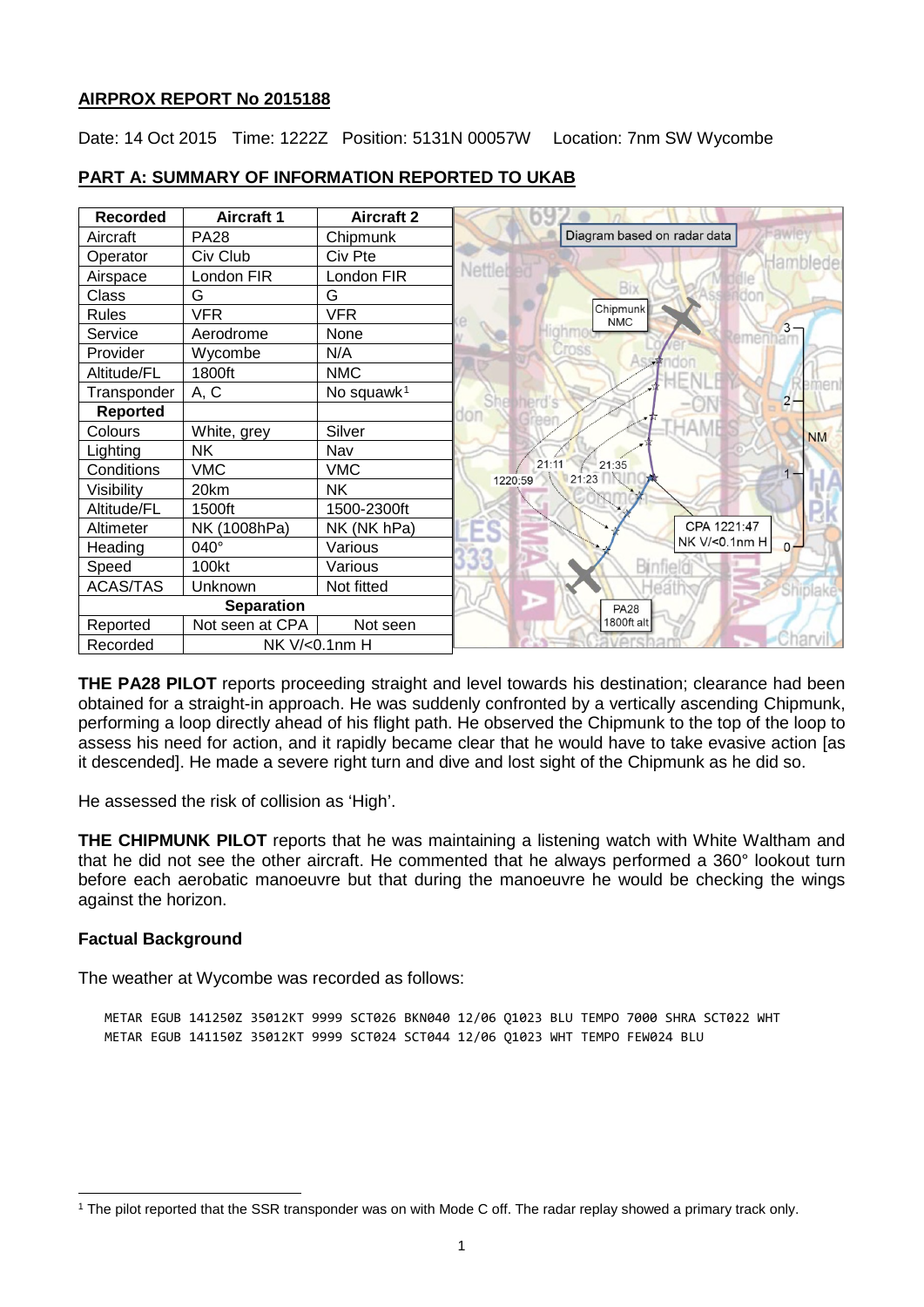#### **Analysis and Investigation**

#### **UKAB Secretariat**

The PA28 and Chipmunk pilots shared an equal responsibility for collision avoidance and not to operate in such proximity to other aircraft as to create a collision hazard<sup>[2](#page-1-0)</sup>. If the incident geometry is considered as head-on or nearly so then both pilots were required to turn to the right<sup>[3](#page-1-1)</sup>.

#### **Summary**

An Airprox was reported when a PA28 and a Chipmunk flew into proximity at 1222 on Wednesday 14<sup>th</sup> October 2015. Both pilots were operating under VFR in VMC, the PA28 pilot probably in receipt of an Aerodrome Control Service from Wycombe Tower and the Chipmunk pilot listening out on the White Waltham frequency.

## **PART B: SUMMARY OF THE BOARD'S DISCUSSIONS**

Information available consisted of reports from both pilots and radar photographs/video recordings.

Members commented that this Airprox had occurred in a busy volume of airspace with competing demands as transiting traffic routed through an area popular also for GH and aerobatics. Whilst there was no restriction on aerobatics in that area, some members wondered whether it might have been a wiser course of action for the Chipmunk pilot to have positioned further to the west, where the base of the London TMA was higher, thereby allowing for a greater volume of available airspace. On the other hand, members wondered whether the PA28 pilot had been imbued with a false sense of security, having been cleared for a straight-in approach to Wycombe Air Park, albeit still 7nm SW of the airfield. It was not possible to discern the Chipmunk loop manoeuvre on radar but it was surmised from the aircrafts' tracks that the Chipmunk pilot had pulled up into a loop in front of the approaching PA28, whose pilot then took avoiding action as the Chipmunk descended on the far side of the loop. Noting that he had seen the Chipmunk as it ascended ahead of him, some members felt that the PA28 pilot could reasonably have taken action immediately at that point by changing his track, probably by turning to the right so that he could maintain visual contact with the Chipmunk.

It was noted by the Board that neither pilot was in receipt of a FIS from Farnborough LARS (W). The PA28 pilot was talking to Wycombe, but without a radar they could offer little assistance in collision avoidance. For his part, and although it was entirely his choice, it may have assisted if the Chipmunk pilot had squawked 7004 (aerobatics and display) and informed LARS of his operating area. This might have meant that Farnborough could then have pre-warned the PA28 pilot before he switched to Wycombe's frequency (assuming he had been talking to Farnborough beforehand). In this instance, the Board also noted that the Chipmunk was not transponding (whether due to pilot selection or equipment unserviceability was not clear), and the Board reiterated its advice that SSR transponders should always be on with all available Modes selected. In this way, not only is the aircraft apparent to ATC, but TAS and TCAS systems on other aircraft can indicate and alert to provide a barrier to potential mid-air collision to the benefit of all. The subject of airfields located close to each other coordinating their GH and operating areas was also discussed, and members wondered whether there was potential for White Waltham and Wycombe Air Park to inform each other of areas of planned activity.

Turning to the cause and risk, members agreed that, ultimately, the pilots had an equal responsibility for collision avoidance and that they had flown into proximity due to a late sighting by the PA28 pilot and a non-sighting by the Chipmunk pilot. It was also agreed that, although the PA28 pilot had taken avoiding action, separation at CPA was such that safety margins had been much reduced.

l

<span id="page-1-0"></span><sup>2</sup> SERA.3205 Proximity.

<span id="page-1-1"></span><sup>3</sup> SERA.3210 Right-of-way (c) (1) Approaching head-on.